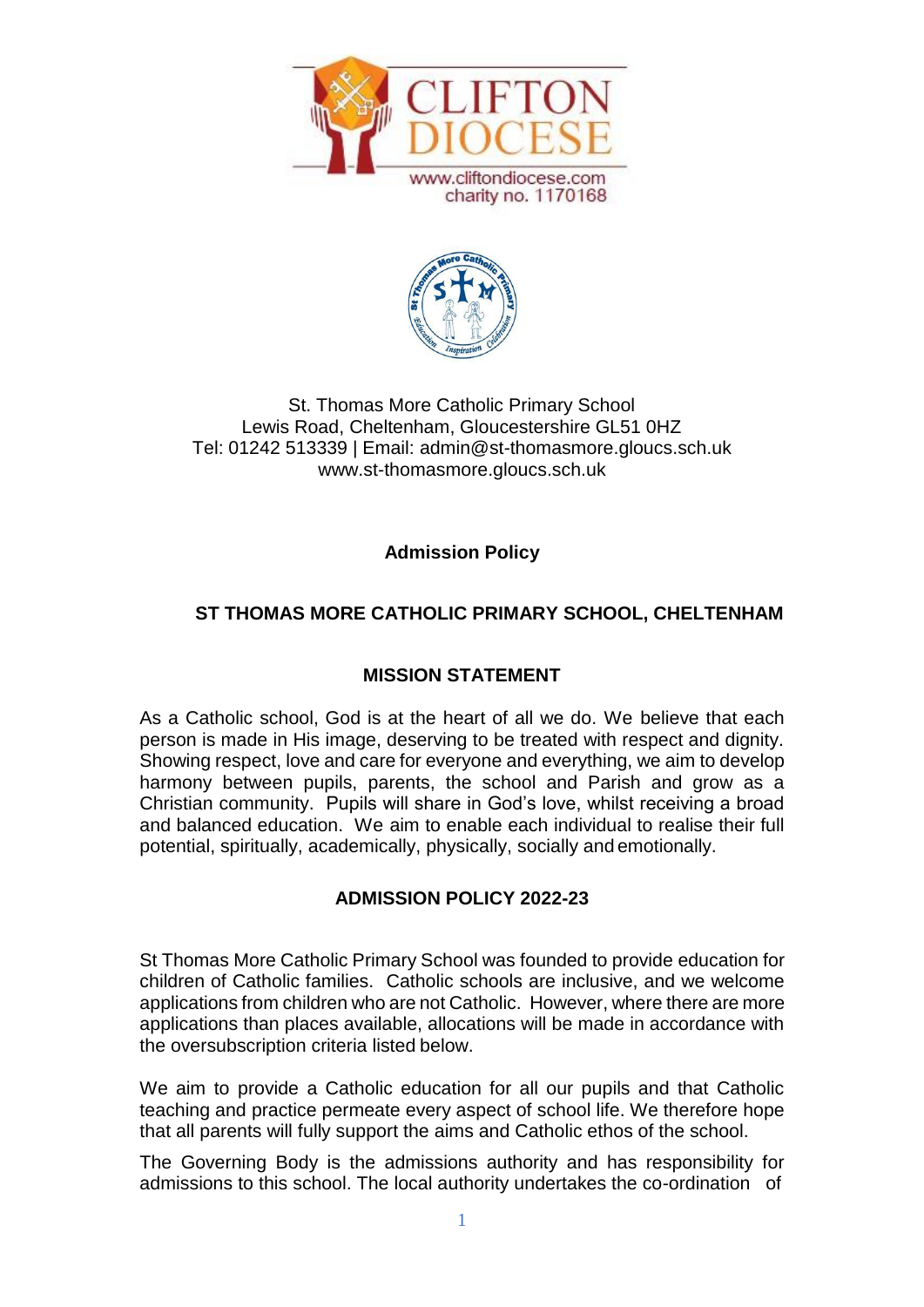

admission arrangements during the normal admission round (see note 5). The Governing Body has set its Admission Number at 30 for pupils to be admitted to the reception year in the school year which begins in September 2022.

Subject to compliance with Infant Class Size Legislation, the Governing Body will, where logistically possible, admit twins and all siblings from multiple births where one of the children is the last child ranked within the school's Published Admissions Number ("PAN").

#### **Children with an Education, Health and Care Plan (see note 1)**

The admission of pupils with an Education, Health and Care Plan is dealt with by a completely separate procedure. Children with an Education, Health and Care Plan that names the school must be admitted. Where this takes place before the allocation of places under these arrangements, this will reduce the number of places available to other children.

#### **Oversubscription Criteria**

*Where there are more applications for places than the number of places available, places will be offered according to the following order of priority.*

**Within each of the categories listed below, priority will be given to children who will have a brother or sister at the school at the time of enrolment. (see note 6).**

- 1. Catholic looked after and previously looked after children. (see notes 2 & 3)
- 2. Catholic children who are resident in the school's designated parishes St. Thomas More's Church, Cheltenham and St. Joseph's Church, Tewkesbury (see notes 3 & 9)
- 3. Other Catholic children. (see note 3)
- 4. Other looked after and previously looked after children. (see note 2)
- 5. Children who are a Catechumen (see note 4)
- 6. Any other children.

#### **Tie Break**

Where children have identical ranking, priority within categories 1,2,3 and 5 will be determined by random allocation (see below).

Priority within categories 4 and 6 will be given to those living closest to the school as measured by a direct line between the Ordnance Survey address point of the child's home to the Ordnance Survey address point of the school using Gloucestershire Local Authority's computerised system.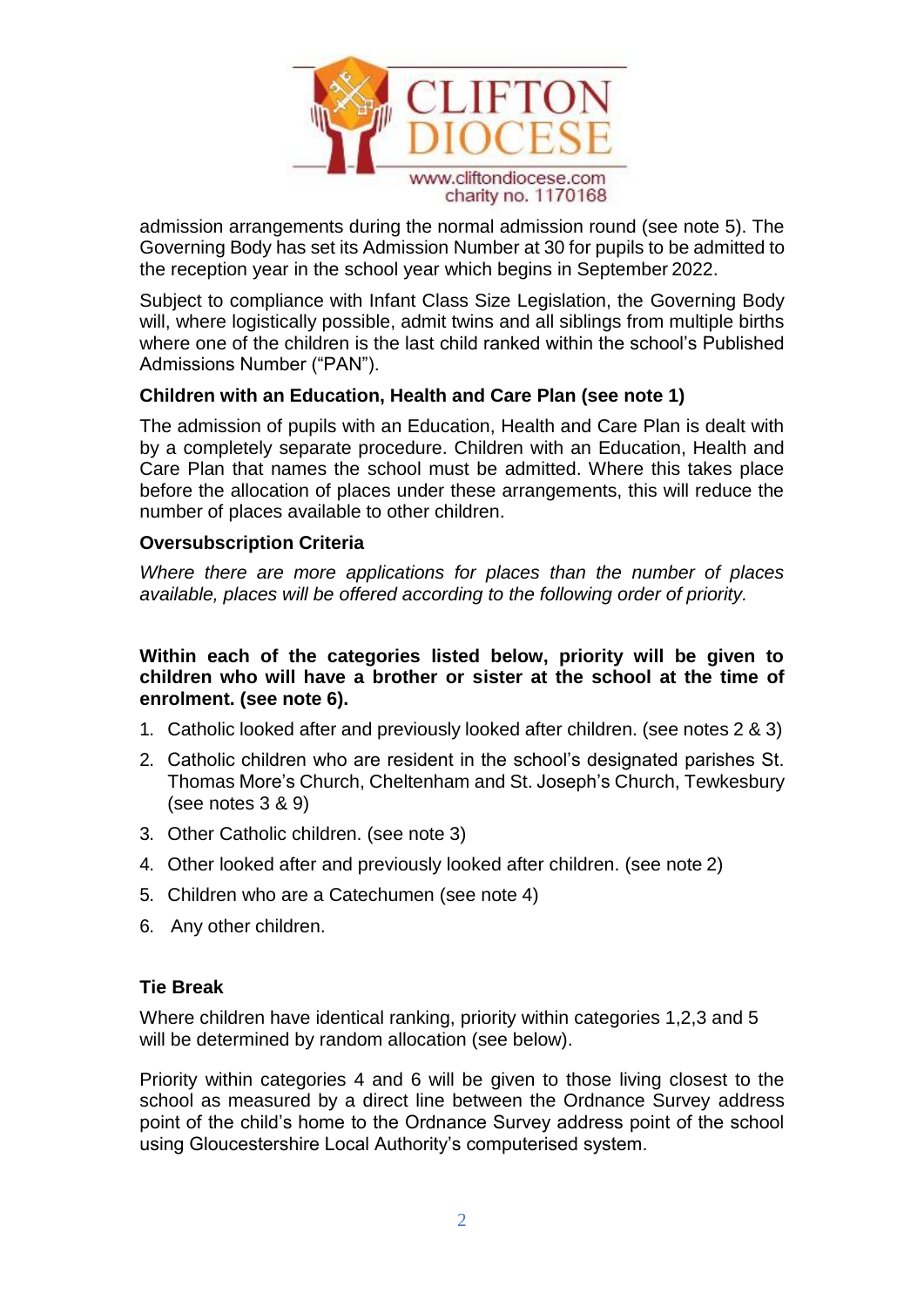

Where distances are equal, priority will be determined by random allocation (see below)

# **Random Allocation**

Random Allocation is the drawing of lots, supervised by a person independent of the school. Each child will be allocated a number. All the numbers will be placed into a hat or other suitable container and will be drawn out and ranked in the order that they were drawn.

For children of a multiple birth, only the allocated number of one of the children will be entered in the draw. Where this number is drawn, the other child or children will be deemed to have also been drawn. Lots will then also be drawn for these children to decide their individual ranking. This process will also be applied to brothers or sisters who are not from a multiple birth but are applying for a place in the same year group.

## **Supporting Evidence**

**For categories 1, 2, 3 and 5 supporting evidence must be provided. If you do not provide the supporting documentation e.g. a certificate of baptism, or of reception into the Church, or of reception into the order of catechumens, (as detailed in notes 3 and 4 below), your child cannot be placed within any of those categories and this may affect your child's chance of being offered a place. To be considered in the first round of allocations, it should be submitted to the school (or Local Authority if\* they will accept it) by 15 January 2021.**

*\*NB whilst some Local Authorities may accept supporting documentation, others do not. It is therefore recommended you send it to the school.*

#### **Application Procedures and Timetable**

To apply for a place at this school in the normal admission round (see note 5), you must complete a Common Application Form available from the local authority in which you live. For those living in Gloucestershire applications may be made online at:

*[https://www.gloucestershire.gov.uk/education-and-learning/school](https://www.gloucestershire.gov.uk/education-and-learning/school-admissions/apply-for-a-primary-or-infant-school-place/)[admissions/apply-for-a-primary-or-infant-school-place/](https://www.gloucestershire.gov.uk/education-and-learning/school-admissions/apply-for-a-primary-or-infant-school-place/)* or on a paper form available from and sent to; Gloucestershire County Council, Shire Hall, Westgate Street, Gloucester GL1 2TG.

**All applications which are submitted on time will be considered at the same time and after the closing date for admissions which is 15th January 2022.**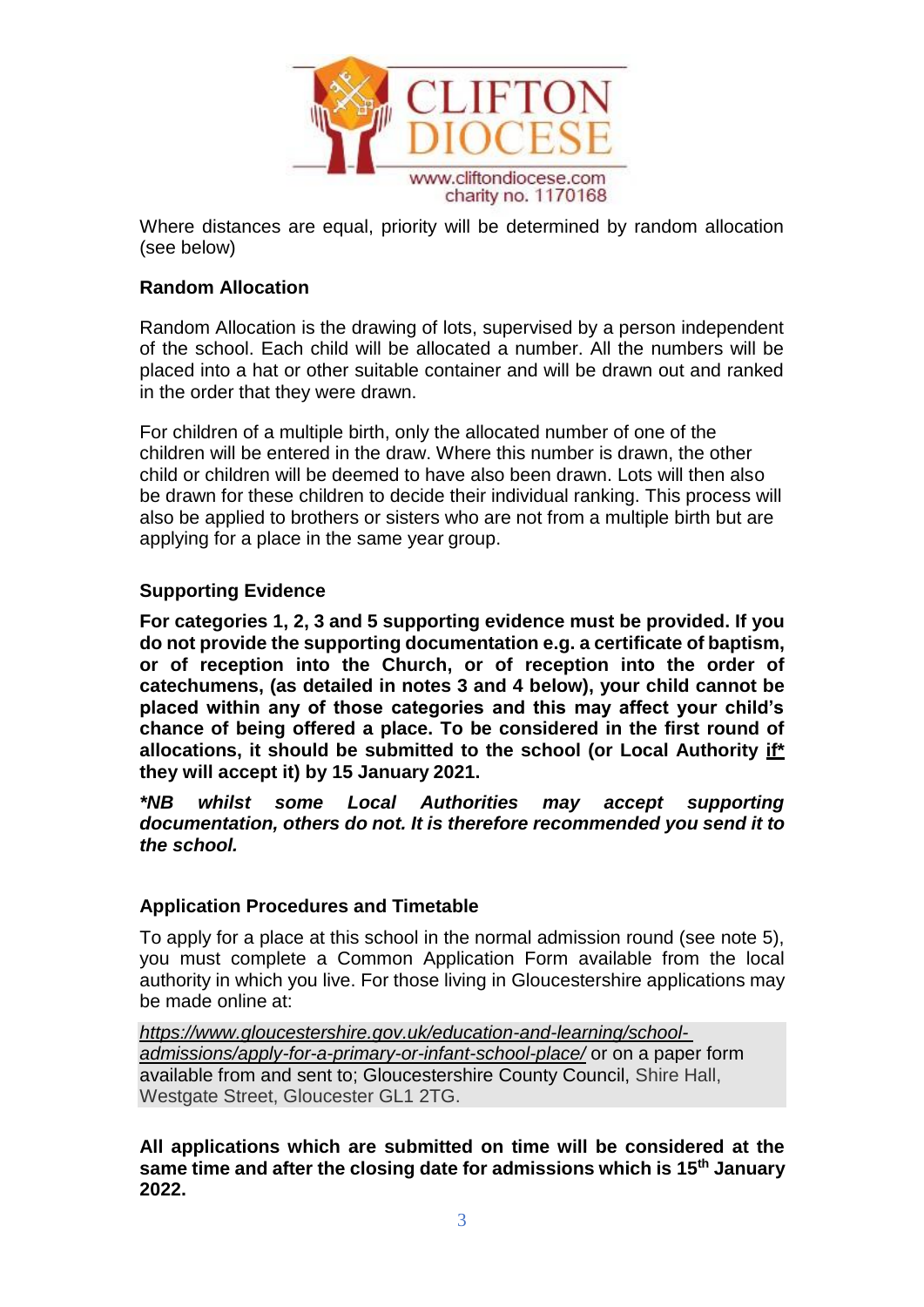

You will be advised of the outcome of your application on 16<sup>th</sup> April or the next working day, by the local authority in which you live, on our behalf. If you are unsuccessful (unless your child gained a place at a school you ranked higher) you will be informed of the reasons, related to the oversubscription criteria listed above, and you have the right of appeal to an independent appeal panel.

#### **Late Applications**

Late applications will be administered in accordance with your home Local Authority Primary Co-ordinated Admissions Scheme (available from your Local Authority). You are encouraged to ensure that your application is submitted on time.

## **Admission of Children Below Compulsory School Age and Deferred Entry**

A child reaches compulsory school age in the term following their fifth birthday. Where offered a place, a child is entitled to a full-time place in the September following their fourth birthday. A child's parents may defer the date at which their child, below compulsory school age, is admitted to the school, until later in the school year but not beyond the point at which they reach compulsory school age, or beyond the beginning of the final term of the school year for which an offer was made. A child may take up a part-time place until later in the school year, but not beyond the point at which the child reaches compulsory school age. Upon receipt of the offer of a place a parent should notify the school, as soon as possible, that they wish to either defer their child's entry to the school or take up a part-time place.

# **Admission of Children outside their Normal Age Group**

A request may be made for a child to be admitted outside of their normal age group, for example, if the child is gifted and talented or has experienced problems such as ill health. In addition, the parents of a summer born child, i.e. a child born between  $1<sup>st</sup>$  April and  $31<sup>st</sup>$  August, may request that the child be admitted out of their normal age group, to Reception rather than Year 1. Any such request should be made in writing to the school office (see above email and postal addresses) at the same time as the admission application is made on the Local Authority Common Application Form (for the child's chronological year group). The Governing Body will make its decision about the request based on the circumstances of each case and in the best interests of the child. In addition to considering the views of the Head Teacher, including the Head Teacher's statutory responsibility for the internal organisation, management and control of the school, the Governing Body will consider the views of the parents and of appropriate medical and education professionals, as appropriate.

If the Governing Body agree in principle for a child to be admitted outside of their normal age group, it does not guarantee the child a place. The parent will again need to make an application on a Local Authority Common

Application Form 4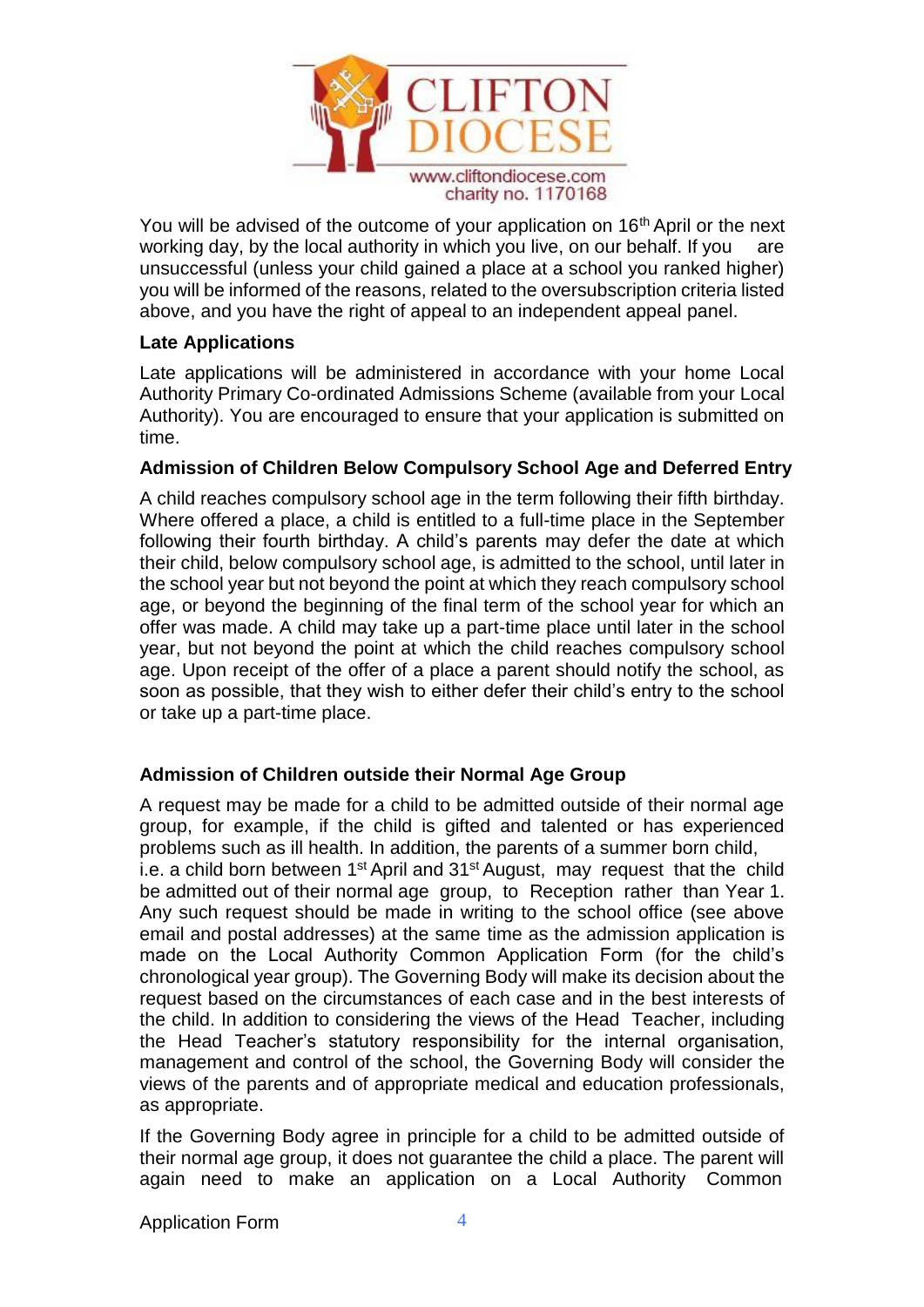

(for the outside age group) and, if necessary, the oversubscription criteria will be applied to determine if a place may be offered.

#### **Waiting Lists**

In addition to their right of appeal, unsuccessful parents will be offered the opportunity for their child's name to be placed on a waiting list. This waiting list will be maintained in order of the oversubscription criteria set out above and *not*  in the order in which applications are received or added to the list. Waiting lists for admission will operate throughout the school year. The waiting list will be held open until the last school day of the summer term. Each child added to the list will require the list to be ranked again in line with the above published oversubscription criteria.

**Inclusion in the school's waiting list does not mean that a place will eventually become available.**

#### **In-Year Applications**

An application can be made for a place for a child at any time outside the normal admission round and the child will be admitted where there is an available place. Application should be made in writing to the school office (see above email and postal addresses) using the school's In-Year Application Form, that is available from the school.

Any supporting documentary evidence, for example, a Baptism Certificate or proof of a house move, should be provided with your application.

Where there are places available but more applications than places, the published oversubscription criteria, as set out above, will be applied.

If your application is refused, you will be offered the opportunity for your child to be added to the waiting list (see above).

The Governing Body will consider your application and you will be advised of the outcome of your application in writing, and if refused a place, you will have the right of appeal to an independent appeal panel.

#### **Fair Access Protocol**

The school is committed to taking its fair share of children who are vulnerable and/or hard to place, as set out in locally agreed protocols. Accordingly, outside the normal admission round the Governing Body is empowered to give absolute priority to a child where admission is requested under any locally agreed protocol (including over those on a waiting list). The Governing Body has this power, even when admitting the child would mean exceeding the Published Admission Number (subject to the infant class size exceptions).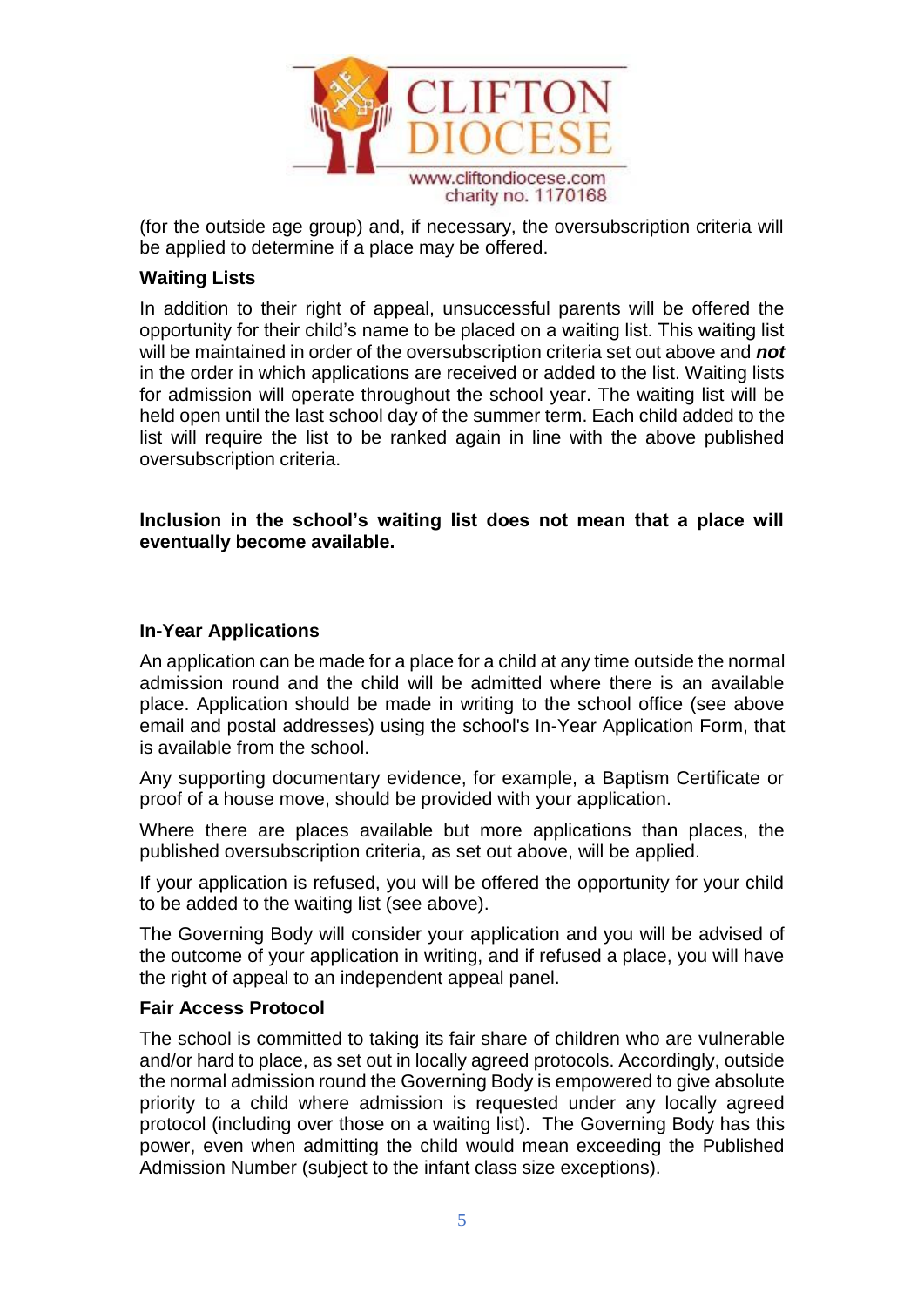

#### **Withdrawal**

The Governing Body reserves the right to withdraw the offer of a place or, where a child is already attending the school, the place itself, where it is satisfied that the offer or place was obtained by deception.

## **Notes**

- 1. An Education, Health and Care Plan is a plan made by the local authority under section 37 of the Children and Families Act 2014, specifying the special educational provision required for a child.
- 2. A 'looked after child' has the same meaning as in section 22(1) of the Children Act 1989 and means any child who is (a) in the care of a local authority or (b) being provided with accommodation by them in the exercise of their social services functions (e.g. children with foster parents) at the time of making application to the school.

A 'previously looked after child' is a child who was looked after, but ceased to be so because he or she was adopted, or became subject to a child arrangements order or special guardianship order including those who appear to the governing body to have been in state care outside of England and ceased to be in state care as a result of being adopted.

3. 'Catholic' means a member of a Church in full communion with the See of Rome. This includes the Eastern Catholic Churches. For someone to be treated as Catholic, written evidence of Catholic baptism or reception into the Church will be required. This will normally be evidenced by a certificate of baptism in a Catholic Church or a certificate of reception into the full communion of the Catholic Church. Whilst a copy of the certificate may be accepted, the governors may request sight of the original. The governing body may request additional supporting evidence if the written documents that are provided do not confirm the fact that the person was baptised/received into a Catholic Church.

There may occasionally be difficulty in obtaining written evidence of baptism or reception into the Church. In such cases, contact may be made with a Parish Priest for advice on how the question of baptism/reception is to be resolved and how written evidence is to be produced in accordance with the law of the Church. The Priest may seek advice from Clifton Diocese.

For the purposes of this policy, 'Catholic' includes a looked after child living with a family where at least one of the parents is confirmed as being Catholic.

4. 'Catechumen' means a member of the catechumenate of a Catholic Church. This will normally be evidenced by a certificate of reception into the order of catechumens. Children must be at least 7 years old to be a Catechumen, so the Oversubscription criterion category no. 5, cannot be applied to any child less than 7 years old.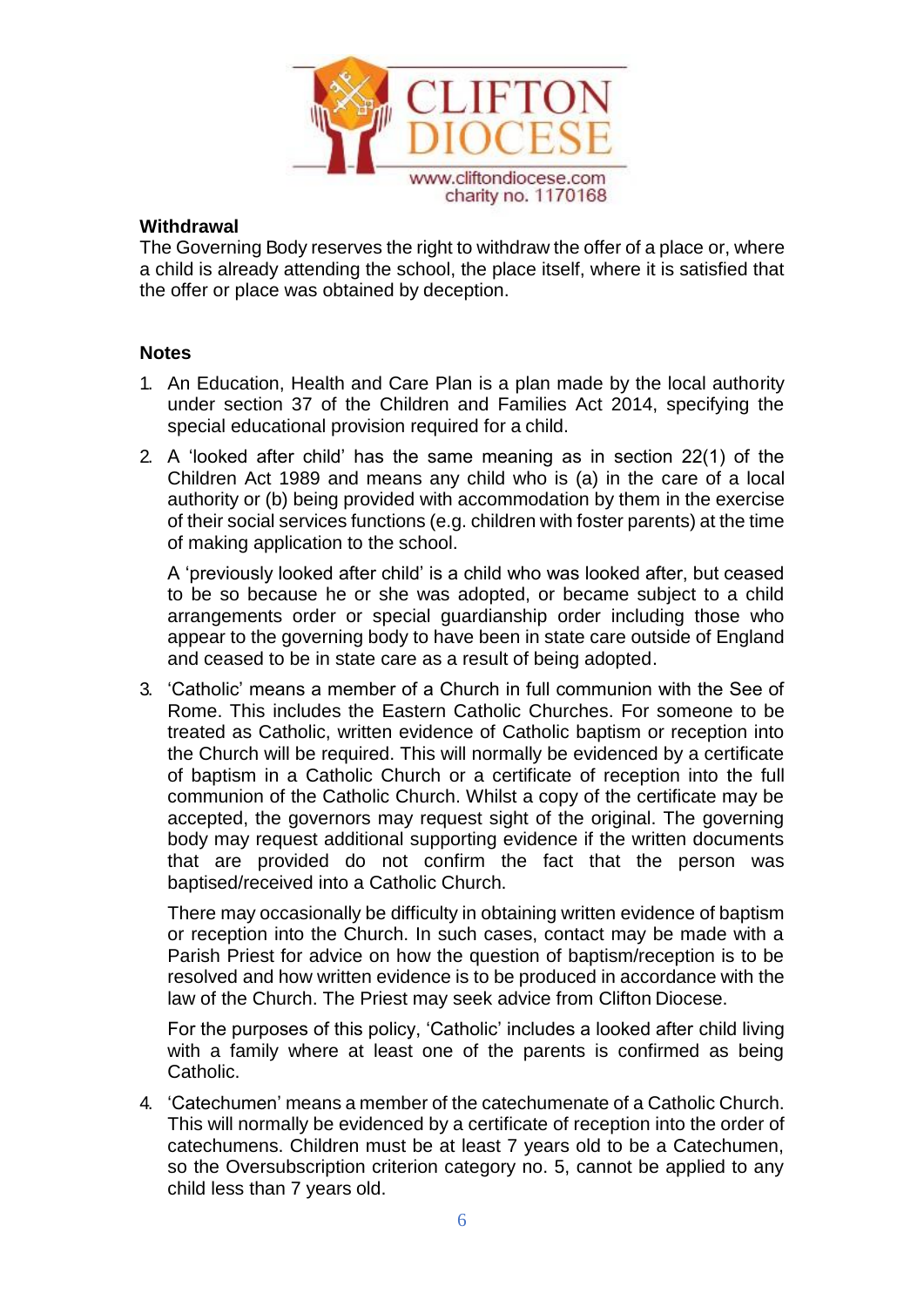

5. Within this policy, the 'normal admission round' means all new intake applications, submitted by the closing date and late applications received by